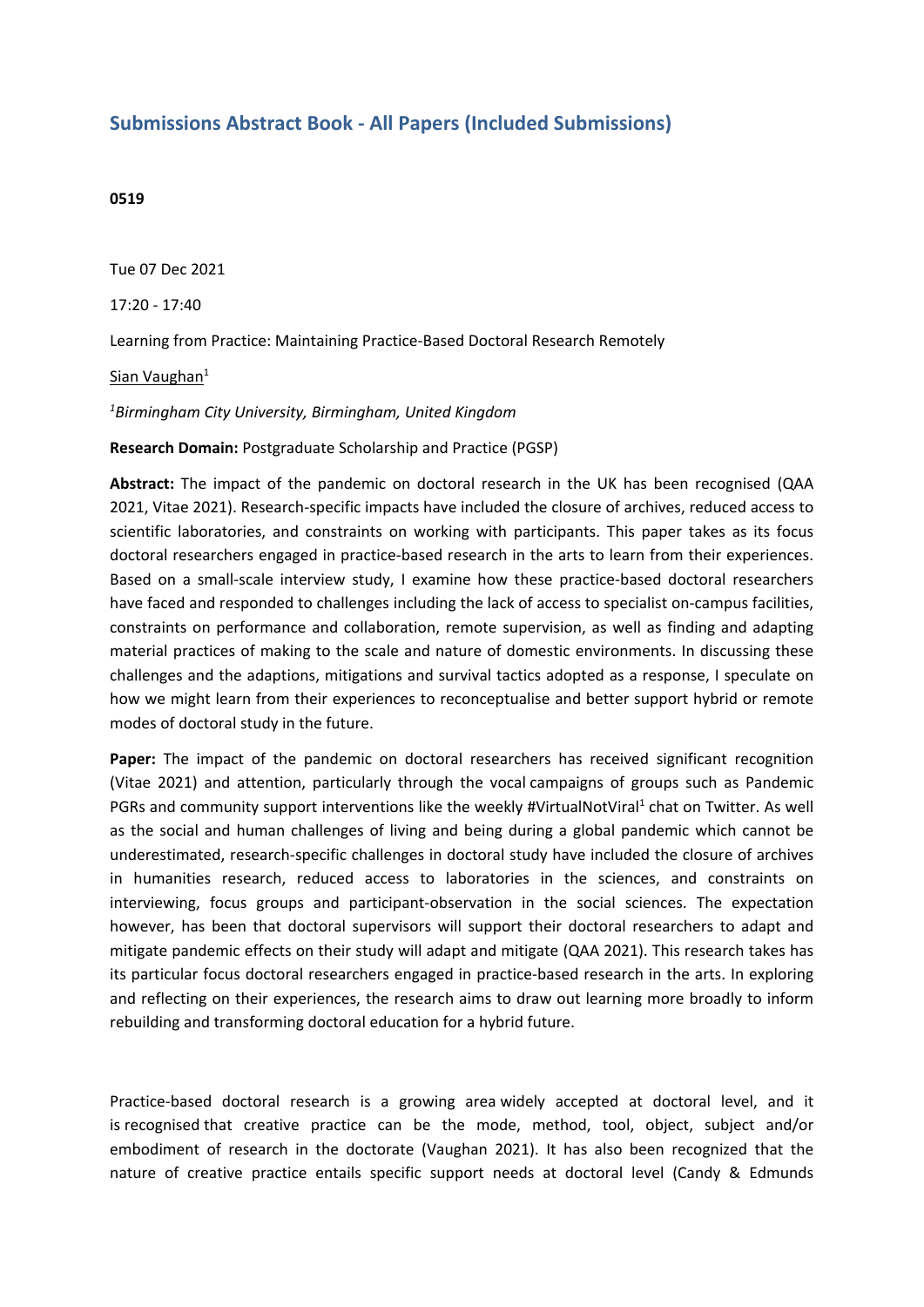2018, Newbury 2010) and that this group of doctoral researchers have distinctive doctoral experiences (Brien et al 2019, Collinson 2005, Wisker & Robinson 2014). It is not surprising therefore that practice-based researchers faced particular challenges during the global pandemic of 2020 and 2021 related to the maintenance and support of their creative practice in their research.

Based on <sup>a</sup> small-scale qualitative study, this research examines how practice-based doctoral researchers have faced and responded to the challenges in maintaining their creative practice and research when forced to study remotely by the pandemic. Semi-structured interviews were carried out across 2021 with doctoral researchers in art, design, jewellery, music, and performing arts in one university in the United Kingdom (n<10). The interviews reveal how the lack of access to campuses entailed not only interruptions to library access and desk space, but also inability to access specialist on-campus facilities such workshops, specialist equipment, software and technology, studio, exhibition and performance spaces. Lockdowns and social distancing have placed considerable constraints on performance and collaborative research practices as well as on engagement with arts organisations and <sup>a</sup> cultural sector itself facing serious survival and adaptation issues. Doctoral researchers who are artists and designers have had to find and adapt material practices of making to the scale and nature of domestic environments. Examination submissions had to be rethought for online viva-voce in which examiners could not physically or materially engage with the outputs and processes of creative practice.

Whilst acknowledging the frustrations and personal challenges faced by participants, my focus in this paper is in how we might learn from their experiences. The resilience and imaginative solutionfinding is impressive, and highlights new digital areas where professional development and training support for doctoral researchers could be beneficial. The importance of sociality and community in supporting the remote doctoral experience is evident, prompting considerations about how this might be blended across real-life and online provision in ways appropriate to the activities of practice-based research, but also to benefit doctoral researchers with health concerns, caring responsibilities or other life circumstances which restrict their ability to come on to campus. It is as evident from the findings that online and remote doctoral study is not <sup>a</sup> panacea for practice-based research. Some practice activities simply cannot be translated to domestic, or individual online spaces, or the research redesign to exclude those practices whilst remaining practice-based research. This reaffirms for institutions that enabling space for the messiness of practice is sometimes essential for practice-based doctoral research and that access to specialist on-campus facilities can be crucial. In discussing the adaptions, mitigations and survival tactics adopted in by practice-based doctoral researchers in response to having to study remotely during <sup>a</sup> pandemic, I speculate on how we might conceptualise and better support hybrid or remote modes of doctoral study in the future.

<sup>1</sup>#VirtualNotViral is a weekly tweetchat that has run since since March 2020, initiated and hosted by Dr A. Cabraal and Prof P. Thomson via the twitter account @PhD-VirtualNotViral.

## **References: References:**